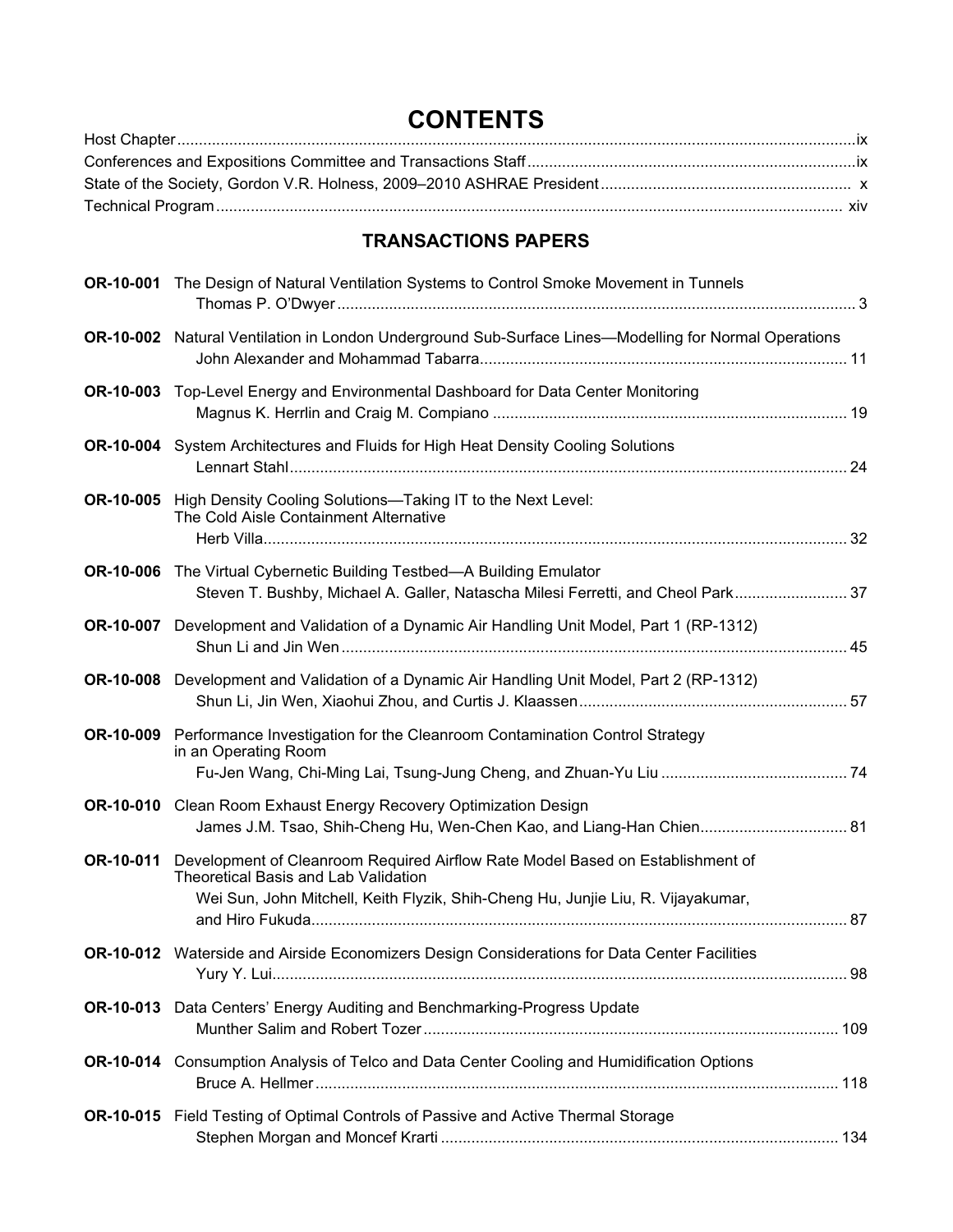|                  | <b>OR-10-016</b> Energy Efficient TES Designs for Commercial DX Systems                                                                                                                  |  |
|------------------|------------------------------------------------------------------------------------------------------------------------------------------------------------------------------------------|--|
|                  | OR-10-017 ASHRAE Standard 90.1 Metal Building U-Factors-Part 1:<br>Mathematical Modeling and Validation by Calibrated Hot Box Measurements                                               |  |
|                  | OR-10-018 ASHRAE Standard 90.1 Metal Building U-Factors—Part 2: A Systems Based Approach for<br>Predicting the Thermal Performance of Single Layer Fiberglass Batt Insulation Assemblies |  |
|                  | OR-10-019 ASHRAE Standard 90.1 Metal Building U-Factors-Part 3:<br>Equations for Double Layers of Fiberglass Batt Insulation in Roof and Wall Assemblies                                 |  |
|                  | OR-10-020 ASHRAE Standard 90.1 Metal Building U-Factors-Part 4:<br>Development of U-Factors for Walls and Roofs Based on Experimental Measurements                                       |  |
|                  | OR-10-021 A Collection Climate Control System for an Ethnographic Storage of a Museum in North of Brazil                                                                                 |  |
|                  | OR-10-022 SAA Integrates with ASHRAE                                                                                                                                                     |  |
|                  | <b>OR-10-023</b> What's Creeping Around in Your Data Center?                                                                                                                             |  |
|                  | <b>OR-10-024</b> Contamination in the Data Center-The Impact of CRAC Belt Dust                                                                                                           |  |
|                  | OR-10-025 3.5 MW Seawater Heat Pump Assisted Multipurpose Solar System's 25 Years of Operation                                                                                           |  |
|                  | <b>OR-10-026</b> A New Reverse Cycle Defrost Design Concept for Refrigerators                                                                                                            |  |
|                  | OR-10-027 Investigation of Anticipatory Control Strategies in a Net-Zero Energy Solar House                                                                                              |  |
|                  | OR-10-028 An Experimental Evaluation of HVAC-Grade Carbon-Dioxide Sensors-<br>Part 2: Performance Test Results                                                                           |  |
| OR-10-029        | An Experimental Evaluation of HVAC-Grade Carbon-Dioxide Sensors-<br>Part 3: Humidity, Temperature, and Pressure Sensitivity Test Results                                                 |  |
| <b>OR-10-030</b> | Thermal Environment around Strong Heat Source with Single-Sided Natural Ventilation                                                                                                      |  |
|                  | OR-10-031 An Innovative Ventilation System for Cleanrooms with High Cooling Loads                                                                                                        |  |
|                  | OR-10-032 CFD Study of Human Respiratory Dose to Indoor Particular Contaminants                                                                                                          |  |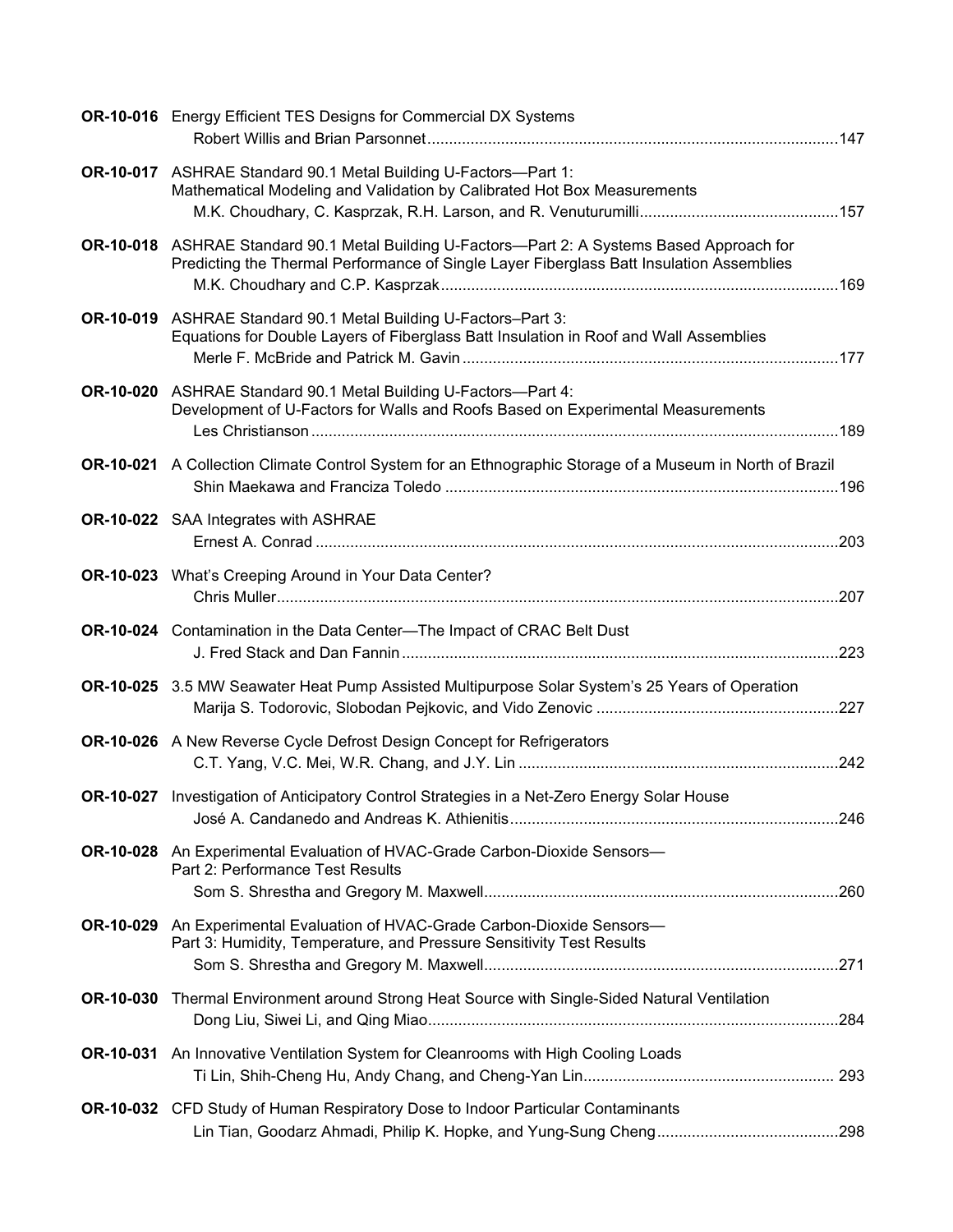|           | OR-10-033 Compensation of Manual Reset to Offset Thermal Loads Change for PID Controller                                                                                                                              |  |
|-----------|-----------------------------------------------------------------------------------------------------------------------------------------------------------------------------------------------------------------------|--|
|           | Yuji Yamakawa, Takanori Yamazaki, Kazuyuki Kamimura, and Shigeru Kurosu 303                                                                                                                                           |  |
|           | OR-10-034 Demonstration of the Use of Multimedia Electronic Information Enhancements for<br>a Chapter Handbook CD-ROM: 3D Modeling and Animation (RP-1017)                                                            |  |
|           |                                                                                                                                                                                                                       |  |
|           | OR-10-035 Development and Validation of a Fan Performance Model for Typical Packaged HVAC Systems                                                                                                                     |  |
|           | OR-10-036 Development of a High-Efficiency Air Cooled Packaged Air-Conditioner for Data Centers                                                                                                                       |  |
|           | Keisuke Sekiguchi, Shisei Waragai, Tsuneo Uekusa, and Kenji Yamasaki 330                                                                                                                                              |  |
|           | <b>OR-10-037</b> Effect of Dents in Condenser Fins on Air-Conditioner Performance                                                                                                                                     |  |
|           | OR-10-038 Energy Implications of Filtration in Residential and Light-Commercial Buildings (RP-1299)                                                                                                                   |  |
| OR-10-039 | Energy Systems Management and Greenhouse Gas Reduction                                                                                                                                                                |  |
|           |                                                                                                                                                                                                                       |  |
| OR-10-040 | Evaluating the Ability of Unitary Equipment to Maintain<br>Adequate Space Humidity Levels (RP-1254)                                                                                                                   |  |
|           |                                                                                                                                                                                                                       |  |
| OR-10-041 | Experimental and Numerical Investigation of a Mechanically Ventilated, Multiple Skin Façade<br>with Between-the-Panes Venetian Blinds<br>Omid Nemati, Michael R. Collins, Luis Candanedo, and Andreas Athienitis  382 |  |
|           | OR-10-042 Feasibility Study of Hybrid Wheel Desiccant Dehumidification Cooling Systems in Malaysia                                                                                                                    |  |
|           |                                                                                                                                                                                                                       |  |
| OR-10-043 | For Designing a Compact Absorber with Membrane Contactor at Liquid-Vapor Interface—<br>Influence of Membrane Properties on Water Vapor Transfer                                                                       |  |
|           | <b>OR-10-044</b> High Solar Combi Systems in Europe                                                                                                                                                                   |  |
|           | Constantinos A. Balaras, Elena G. Dascalaki, Panagiotis Tsekouras,                                                                                                                                                    |  |
|           | OR-10-045 Impact of Typical Weather Year Selection Approaches on Energy Analysis of Buildings (RP-1477)                                                                                                               |  |
| OR-10-046 | Impacts of Static Pressure Reset on VAV System Air Leakage, Fan Power, and Thermal Energy<br>Mingsheng Liu, Jingjuan Feng, Zhan Wang, Lixia Wu, Keke Zheng, and Xiufeng Pang 428                                      |  |
| OR-10-047 | Infiltration Investigation of a Radiantly Heated and Cooled Office                                                                                                                                                    |  |
| OR-10-048 | Influence of Long-Term Trends and Period of Record Selection on the Calculation of<br>Climatic Design Conditions and Degree Days (RP-1453)                                                                            |  |
| OR-10-049 | Integrated Design of Perimeter Zones with Glass Facades<br>Athanassios Tzempelikos, Andreas K. Athienitis, and Antonis Nazos 461                                                                                      |  |